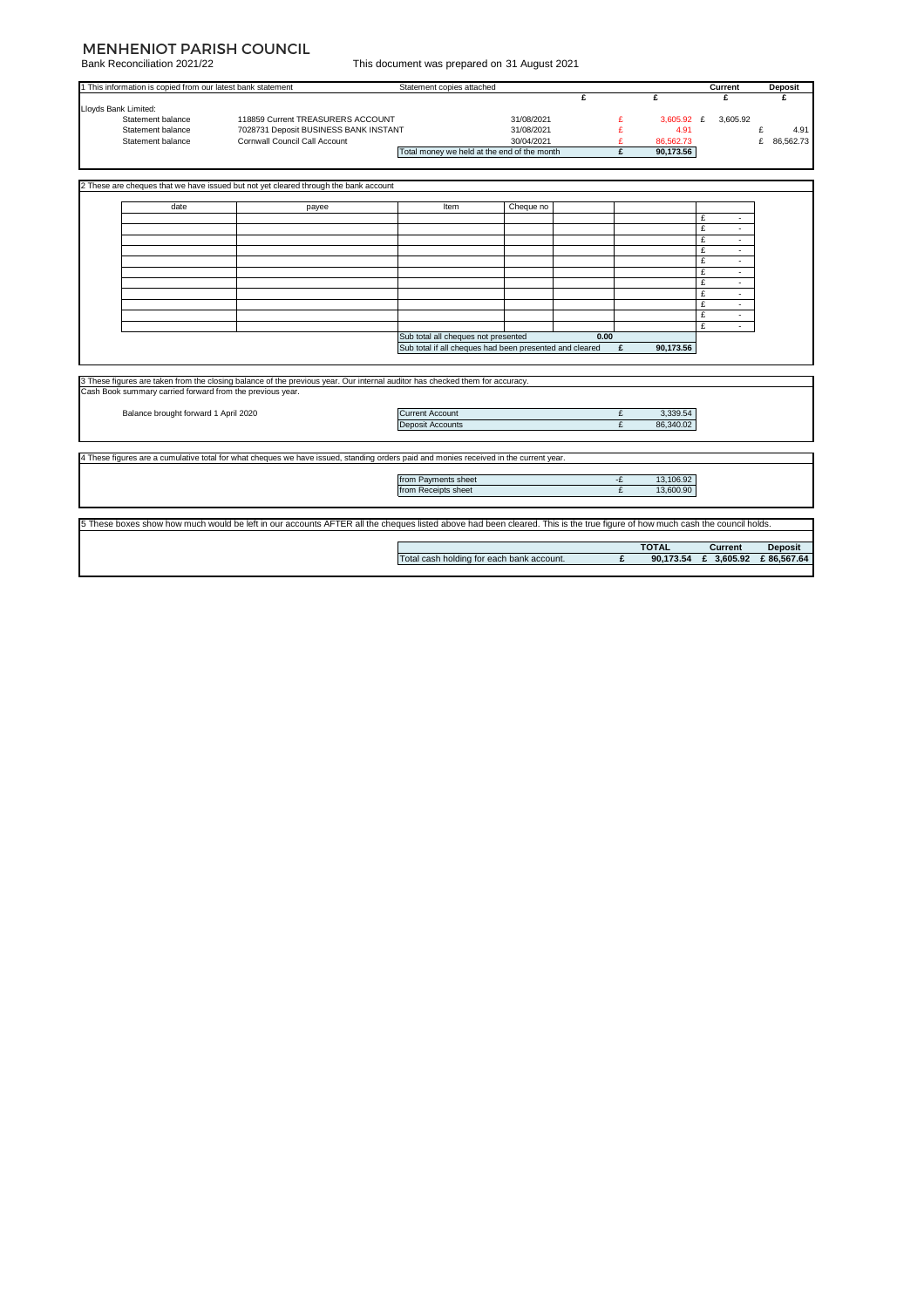

J31B9101E0EMBA0000059450001002 393 000

MENHENIOT PARISH COUNCIL MR JOHN HESKETH **LAMBEST COTTAGE MENHENIOT LISKEARD** CORNWALL **PL14 3RE** 



# Your account statement

Issue date: 31 August 2021

Write to us at: PO Box 1000, Andover Call us on: 0345 072 5555 (from UK)

+441733347338 (from Overseas) Visit us online: www.lloydsbank.com

Your branch: **LISKEARD** 

Sort code: 30-95-08 Account number: 00118859 BIC: LOYDGB21465 IBAN: GB28 LOYD 3095 0800 1188 59

### **TREASURERS ACCOUNT**

MENHENIOT PARISH COUNCIL

#### **Account summary**

| Balance On 30 Jul 2021 | £4,271.45 |
|------------------------|-----------|
| <b>Total Paid In</b>   | £1.259.26 |
| Total Paid Out         | £1.924.79 |
| Balance On 27 Aug 2021 | £3,605.92 |

#### **Account activity**

| Date             | Payment<br>Type | <b>Details</b>                   | Paid In $(f)$ | Paid Out (£) | Balance (£) |   |
|------------------|-----------------|----------------------------------|---------------|--------------|-------------|---|
| 30 Jul 21        |                 | <b>STATEMENT OPENING BALANCE</b> |               |              | 4,271.45    |   |
| 09 Aug 21        | <b>BGC</b>      | HMRC VTR XQV126000103384         | 1,259.26      |              | 5,530.71    |   |
| 09 Aug 21        | <b>BP</b>       | <b>JOHN'S JANITORIAL</b>         |               | 66.98        | 5,463.73    | ٠ |
| 09 Aug 21        | <b>BP</b>       | PHOENIX PRINT                    |               | 125.00-      | 5,338.73    |   |
| 09 Aug 21        | <b>BP</b>       | FD HALL & SON                    |               | 188.21       | 5,150.52    |   |
| 20 Aug 21        | <b>BP</b>       | <b>PRYDIS</b>                    |               | 114.00       | 5,036.52    |   |
| 23 Aug 21        | <b>BP</b>       | <b>JOHN HESKETH</b>              | g)            | 540.00       | 4,496.52    |   |
| 23 Aug 21        | <b>BP</b>       | <b>KYLEIGH NEWBOULD</b>          |               | 362.95       | 4,133.57    |   |
| 24 Aug 21        | <b>DEB</b>      | ZOOM.US 888-799-96 CD 8028       |               | 14.39        | 4,119.18    |   |
| 27 Aug 21        | <b>BP</b>       | <b>EVERY CORNER DISTR</b>        |               | 480.00       | 3,639.18    |   |
| 27 Aug 21        | <b>BP</b>       | <b>SEAN A SMITH</b>              |               | 33.26        | 3,605.92    |   |
| <b>27 Aug 21</b> |                 | <b>STATEMENT CLOSING BALANCE</b> | 1,259.26      | 1,924.79     | 3,605.92    |   |

The "Details" column in your statement shows the date that a Debit Card payment went into or came out of your account only if that happened on a weekend or a Bank Holiday.

# **Payment types:**

**BGC - Bank Giro Credit** 

BP - Bill Payment

DEB - Debit Card

M31B9104QKE D31B9104LD

**PJI10E23100000**